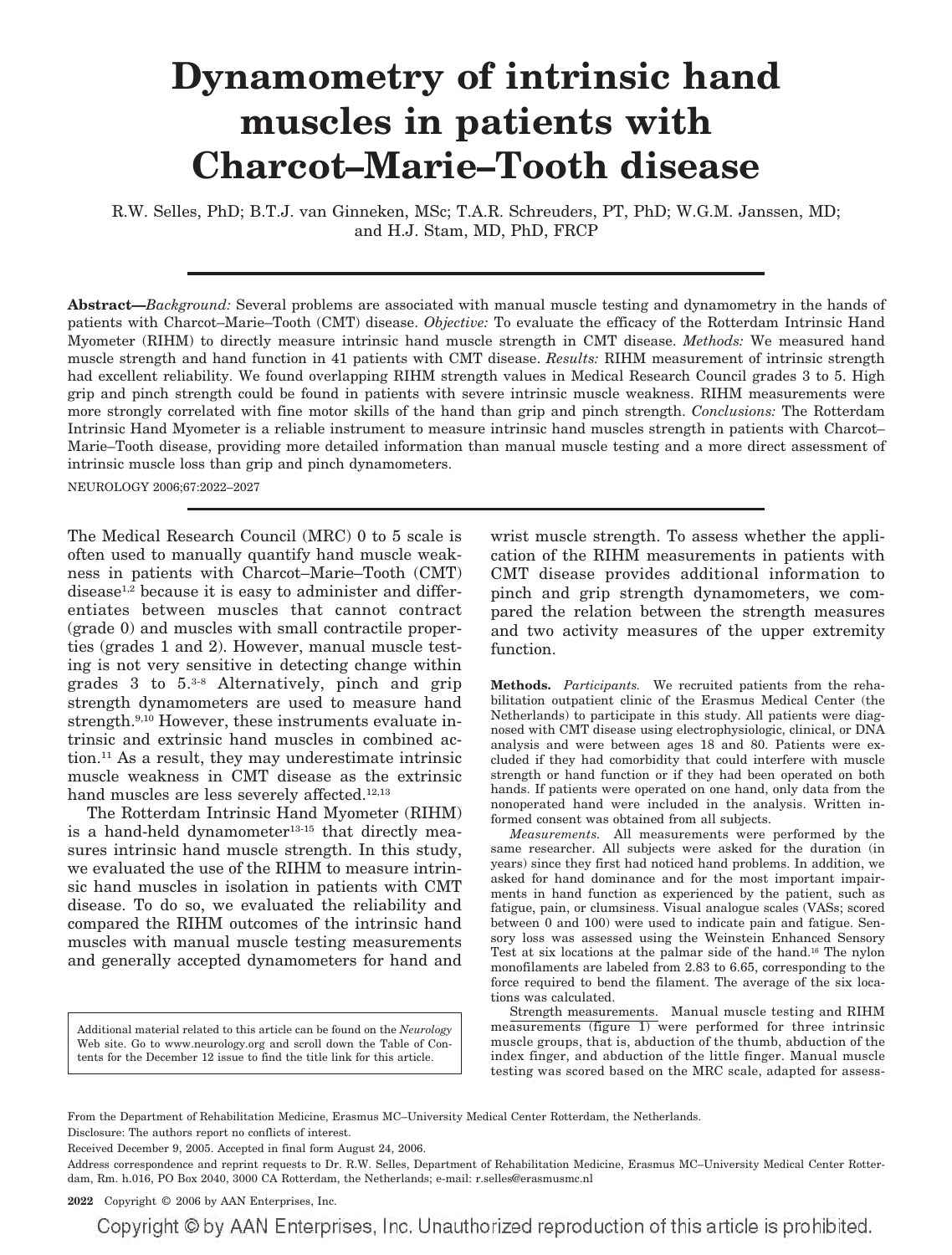

*Figure 1. Illustration of the strength measurement of the abduction of the index finger using the Rotterdam Intrinsic Hand Myometer.*

ment of hand muscles.17,18 The details of the RIHM and the measurement protocol have been described elsewhere.13,15 In short, during the RIHM measurements, patients were asked to hold the finger or thumb in the instructed position while the force was slowly increased until the subject would not be able to maintain the same position (break test). The places at which the force was recorded in the RIHM measurements were similar to the anatomic reference points used during manual muscle testing.18 When the manual muscle testing grade was less than 3, RIHM dynamometry was not possible because no resistance could be given and a "0" score was recorded. The reliability of the RIHM measurements has not been established in CMT disease. Therefore, in a separate session, we evaluated 15 patients with MRC grades of  $>2$  for the three intrinsic hand muscle groups (abduction of the thumb, abduction of the index finger, and abduction of the little finger). To establish intraobserver reliability, two measurements were performed by the same researcher for the three intrinsic muscle groups. In addition, to establish interobserver reliability, the same patients were also evaluated by a second researcher.

Maximal isometric contraction of grip, tip pinch, and key pinch were measured using a Lode handgrip and pinch-grip dynamometer. Grip force measurements were performed with the Lode handgrip dynamometer (handle position 2), similar to the Jamar hand dynamometer, and with 4.6-cm distance between the handles.19 Tip pinch and key pinch were measured with the Lode pinch-grip dynamometer, which is similar to the Preston pinch dynamometer.20 Tip pinch was measured with the index finger on the top and the thumb below and with the other fingers flexed. Key pinch was measured with the thumb on the top and the radial side of the index finger below.

Muscle strength of the wrist flexor and extensor strength was measured using a microFET-2 hand-held dynamometer.<sup>21</sup> The patient was asked to hold the wrist in dorsal or palmar flexion, while the examiner increased the resistance on the wrist until the hand moved (break test). For wrist extension, force was measured at the mid location of the third metacarpal level. For wrist flexion, force was recorded at the center of the palm of the hand.

During all strength measurements, patients were seated and were verbally encouraged to produce their maximal voluntary contraction. To minimize the influence of fatigue, the measurements for the right and the left hand were alternated. For all measurements, the mean of three maximum voluntary contractions was recorded.

Hand function. Hand function was measured using three items selected from the Sollerman test assessing fine object manipulation.22 The standardized Sollerman Hand Function Test $2^3$  includes 20 tasks based on the most common hand grips performed during daily living. For patients recovering from peripheral nerve injuries at the wrist or distal forearm level,

the selected items were found to maximally correlate with the outcome of the full Sollerman test in these patients.22 These selected items are 1) picking up four coins from surface and putting into purses mounted on a board, 2) picking up four nuts and screwing to bolts, and 3) doing up four buttons. The tests were done with the dominant hand and item scores ranged from 0 to 4 (0 indicates that "the task cannot be performed at all" and 4 indicates that "the task is completed without any difficulty within 20 seconds and with the prescribed hand grip of normal quality"). Outcomes were presented as the sum of the three items (range 0 to 12).

The Disabilities of the Arm, Shoulder, and Hand (DASH) questionnaire was used as a standardized outcome measure of upperextremity disability from the perspective of the patient. The DASH is a 30-item self-report questionnaire that measures upperextremity disability with a five-response option for each item  $(1 =$ "no difficulty" to  $5 =$  "unable").<sup>24,25</sup> The sum of the responses is transformed to a DASH score between 0 and 100, with higher DASH scores indicating increased disability. The DASH has good validity, test–retest reliability, and responsiveness to study musculoskeletal disorders and its usefulness as a measure to monitor upper-extremity conditions has been confirmed.<sup>26</sup> In the current study, we used the standard part of the DASH, omitting the two optional sections on sports/music (four items) and work activities (four items).

*Statistical analysis.* Statistical analysis was performed using SPSS 12.0 for Windows. Results are presented as means  $\pm$  SD or numbers. Intraclass correlation coefficients (ICCs) were calculated to determine intra- and interobserver reliability. In addition, the SEM and the smallest detectable difference (SDD) were calculated.13,27 The SEM reflects the variability of measurements due to repetition and random error. The SDD reflects the smallest change that can be detected in a subject.

A paired sample *t* test was used to test for differences between the dominant and nondominant hand. Relations between the manual muscle strength parameters and hand function were investigated using the nonparametric Spearman correlation coefficient. Relations between the dynamometry measurements of the arm and hand muscles were investigated using the parametric Pearson correlation coefficient. A probability value of  $\alpha \leq 0.05$  determined significance.

**Results.** Forty-nine of the patients of the Department of Rehabilitation Medicine of the Erasmus Medical Center were eligible for the study. From these patients, 43 patients (87%) agreed to participate. The patients were relatively diverse in terms of age and duration since the onset of the disease. Most of the patients had either type I (32%) or type II (37%) CMT disease or had not been diagnosed with a specific type of CMT disease  $(27\%)$ . The most frequently mentioned hand problem concerned the manipulation of small objects (63%).

We found no significant differences in the muscle strength, hand function, and sensibility between the dominant and the nondominant hand. Therefore, we present only the results of the dominant hand. As two subjects underwent operations on their dominant hand, these two subjects were excluded from the analysis  $(n = 41)$  (table 1).

*Reliability of RIHM measurements.* The ICCs for the intraobserver reliability (table 2) ranged between 0.92 and 0.98 (average 0.94). For the interobserver reliability, ICCs ranged between 0.86 and 0.97 (average 0.93).

*Strength measurements.* Table 3 provides the group descriptive data of the strength measurements. Correlations were found between manual muscle testing and RIHM measurements of the intrinsic hand muscles (table E-1 on the *Neurology* Web site at www.neurology- .org; figure 2; for all correlations,  $p < 0.01$ ). However, despite these correlations, we found overlapping strength values of the intrinsic muscle strength in MRC grades 3 to 5.

**December (1 of 2) 2006** NEUROLOGY 67 **2023**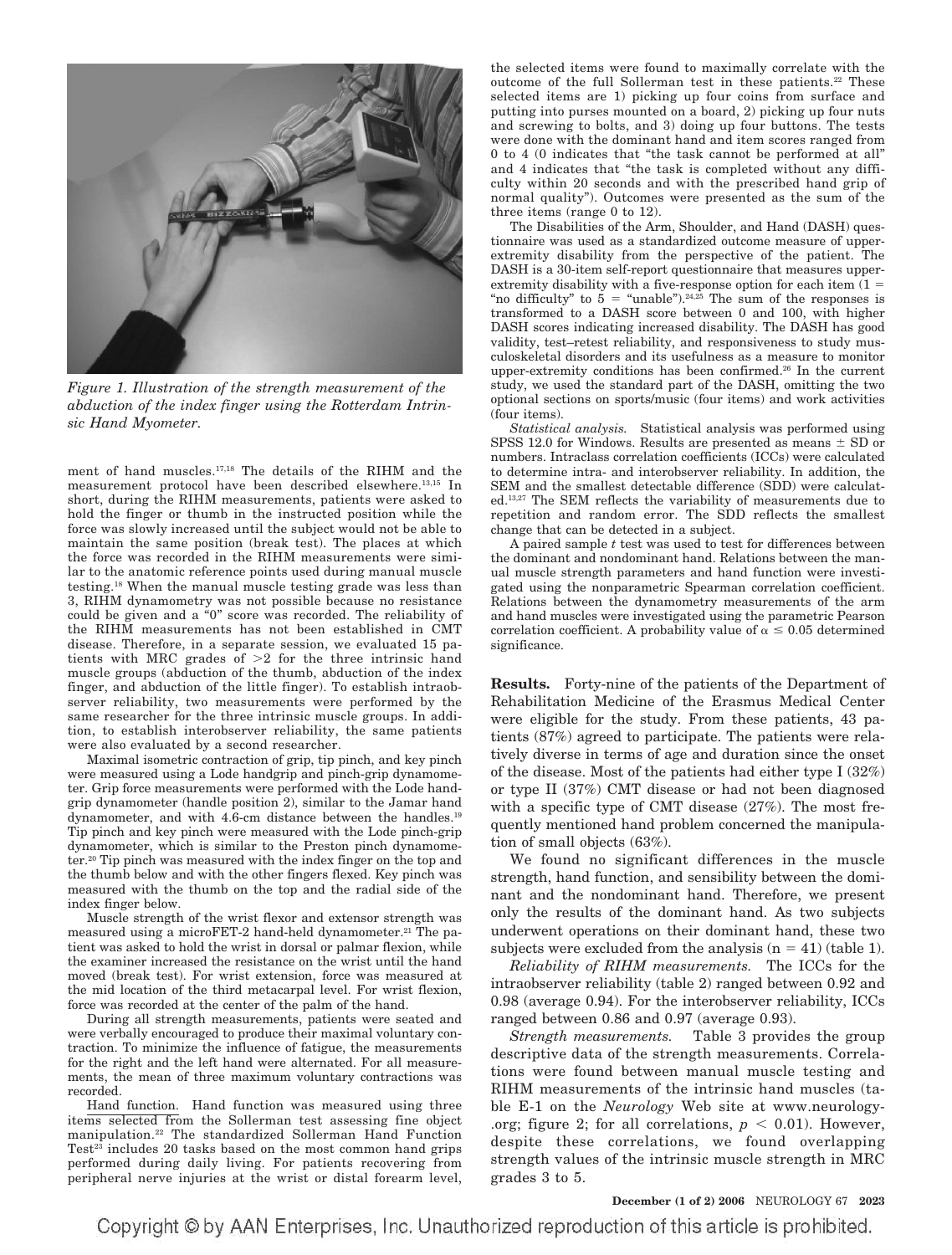**Table 1** *Subject characteristics*  $(n = 41)$ 

| Variable                          | Group descriptive data       |  |  |  |  |
|-----------------------------------|------------------------------|--|--|--|--|
| Age, y                            | $44.1 \pm 15.2$ (18-80)      |  |  |  |  |
| Height, m                         | $1.75 \pm 0.10$ (1.58–1.98)  |  |  |  |  |
| Gender, M/F                       | 22/19                        |  |  |  |  |
| Body wt, kg                       | $76.6 \pm 16.3 \ (42 - 140)$ |  |  |  |  |
| Time since onset hand problems, y | $12.4 \pm 12.6$ (1-45)       |  |  |  |  |
| Type CMT disease, no. (M/F)       |                              |  |  |  |  |
| T                                 | 13(5/8)                      |  |  |  |  |
| $\mathbf{H}$                      | 15(8/7)                      |  |  |  |  |
| III                               | 2(1/1)                       |  |  |  |  |
| Unknown                           | 11(8/3)                      |  |  |  |  |
| Reported hand problems, %         |                              |  |  |  |  |
| Manipulation of small objects     | 63                           |  |  |  |  |
| Fatigue                           | 29                           |  |  |  |  |
| Loss of hand strength             | 24                           |  |  |  |  |
| Clumsiness                        | 20                           |  |  |  |  |
| Weinstein Enhanced Sensory Test   | $3.77 \pm 0.89$ (2.83–6.65)  |  |  |  |  |
| Pain (VAS)                        | $30.7 \pm 18.6$ (0-90)       |  |  |  |  |
| Fatigue (VAS)                     | $51.3 \pm 29.1$ (0-100)      |  |  |  |  |
| Sollerman                         | $8.1 \pm 2.7$ (2-11)         |  |  |  |  |
| <b>DASH</b>                       | $28.7 \pm 17.8$ (0-70.8)     |  |  |  |  |

Values indicate means  $\pm$  SD (range), numbers, or percentages. Time since onset of hand problems is based on 35 patients, because 6 patients never had experienced any hand problems or could not recall the onset of their hand problems. Weinstein Enhanced Sensory Test filament data indicate the mean of the six locations measured in each subject.

VAS = visual analogue scale; DASH = Disabilities of the Arm, Shoulder, and Hand questionnaire.

The correlations within each of the three groups of dynamometer measurements (RIHM, pinch and grip, and wrist dynamometry) were consistently higher than the correlations between these groups. The correlation coefficients between maximal isometric contraction of grip, tip pinch, and key pinch ranged between 0.79 and 0.89 (table E-1). Similarly relative high correlations coefficients were found between wrist flexion and extension (0.89) and between the intrinsic muscles (between 0.79 and 0.86). In

contrast, the correlations between the strength measurements that predominantly assess the extrinsic hand muscles (grip and wrist strength) and the intrinsic muscles strength (abduction of thumb, index finger, and little finger) were consistently lower than within each group. Comparing the correlations between muscle groups, the correlations between the wrist strength measurements and the RIHM measurements were the lowest (between 0.31 and 0.54), whereas the correlations between grip strength and intrinsic muscles strength were between 0.55 and 0.65. Comparing grip, pinch, and key strength, we found that pinch grip was most strongly correlated with the strength of the intrinsic hand muscles.

Figure 3 visualizes the relations between grip strength, wrist flexion strength, and intrinsic muscle strength in more detail, showing a pattern in which a relatively high grip strength or wrist flexion strength can correspond with both a high or a low intrinsic muscle strength. In other words, whereas patients with a relatively low grip strength always have a relatively low intrinsic muscle strength, a good grip strength does not necessarily correspond with a good strength of the intrinsic muscles.

*Dynamometry and hand function.* Comparing the correlations between the different strength measurements and activities of daily living and disability measured with the modified Sollerman and the DASH (table E-2), we found that the Sollerman test, which specifically measures fine motor tasks, was more strongly correlated with the intrinsic muscle strength. In contrast, the DASH, which is a more global measure of upper extremity function, was more strongly correlated with the extrinsic strength measurements. These differences in the correlations between RIHM and pinch and grip outcome measures indicate that the different measurements evaluate different aspects of muscle loss of the upper extremity.

**Discussion.** In the current study, we investigated if the RIHM is able to measure the intrinsic hand muscles in isolation, as in manual muscle strength testing, while having the advantage of dynamometry to detect smaller changes in the MRC grades 3 to 5 in patients with CMT disease. We compared a number of instruments to assess muscle strength of the hand in patients with CMT disease and specifically studied the efficacy of direct dynamometer assessment of the intrinsic hand muscles using the RIHM

*Table 2 Intra- and interobserver repeatability of Rotterdam Intrinsic Hand Myometer measurements*

|                                     |                     | Intraobserver |        | Interobserver       |        |        |  |  |
|-------------------------------------|---------------------|---------------|--------|---------------------|--------|--------|--|--|
|                                     | ICC                 | SEM, N        | SDD, N | ICC                 | SEM, N | SDD, N |  |  |
| Abduction thumb dominant            | $0.93(0.80 - 0.98)$ | 4.5           | 12.6   | $0.93(0.80 - 0.98)$ | 4.1    | 11.4   |  |  |
| Abduction thumb nondominant         | $0.95(0.83 - 0.98)$ | 3.9           | 10.7   | $0.96(0.87-0.99)$   | 3.3    | 9.2    |  |  |
| Abduction index finger dominant     | $0.98(0.94 - 0.99)$ | 1.9           | 5.3    | $0.97(0.91 - 0.99)$ | 2.1    | 5.8    |  |  |
| Abduction index finger nondominant  | $0.93(0.80 - 0.98)$ | 3.3           | 9.2    | $0.95(0.86 - 0.98)$ | 2.4    | 6.8    |  |  |
| Abduction little finger dominant    | $0.93(0.81 - 0.98)$ | 2.1           | 5.9    | $0.90(0.73 - 0.99)$ | 2.1    | 5.7    |  |  |
| Abduction little finger nondominant | $0.92(0.79 - 0.97)$ | $2.2\,$       | 6.2    | $0.86(0.70-0.96)$   | 2.6    | 7.2    |  |  |

Shown are the intraclass correlation coefficient (ICC) with the 95% CI between brackets, the SEM, and the smallest detectable difference (SDD). SEM and SDD in Newtons.

# **2024** NEUROLOGY 67 **December (1 of 2) 2006**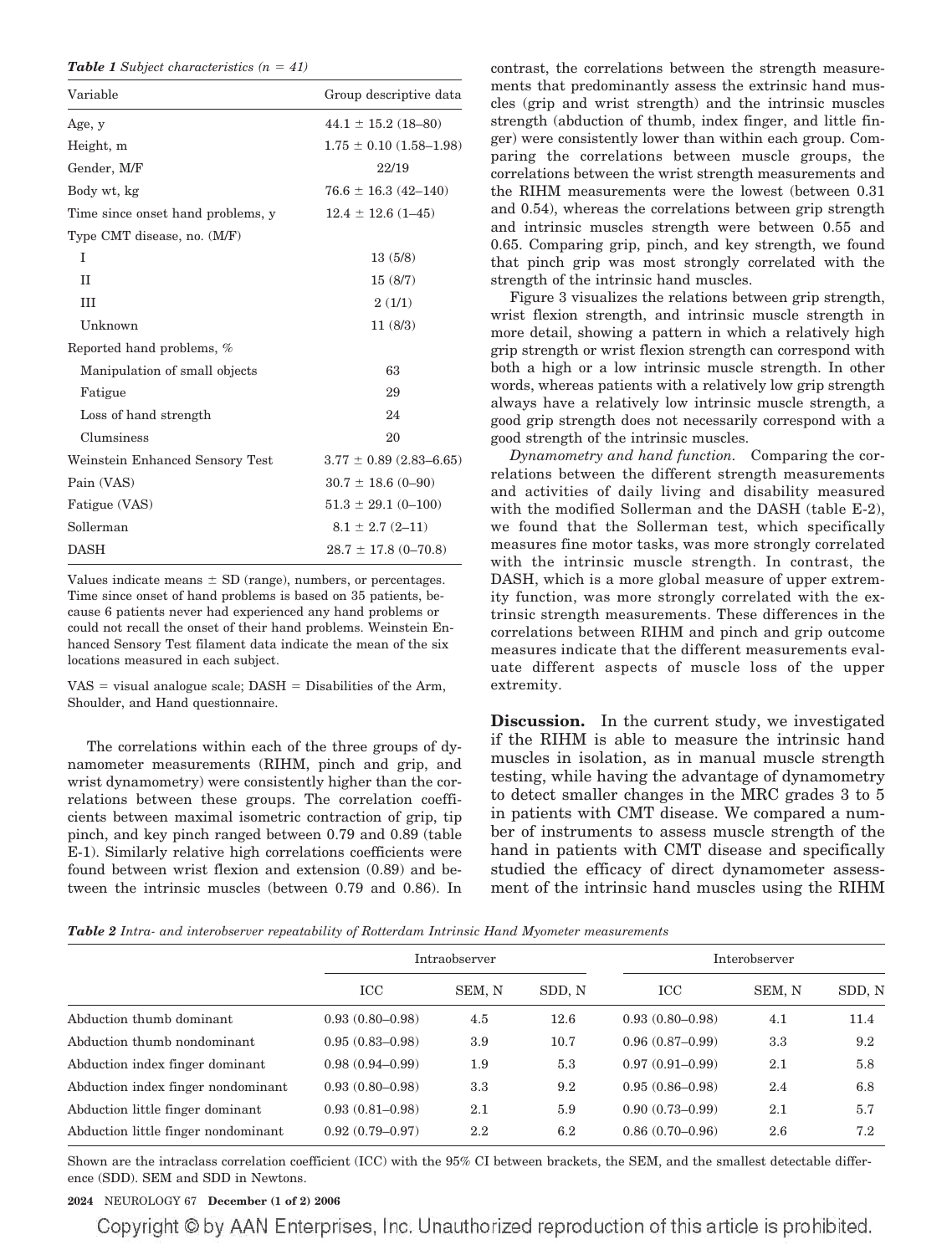*Table 3 Group values for strength measures of patients with Charcot–Marie–Tooth disease*

| Variable                   | Male, mean $\pm$ SD<br>Female, mean $\pm$ SD |                 |                  |                |                |                  |                 |                 |                |    |                |    |  |
|----------------------------|----------------------------------------------|-----------------|------------------|----------------|----------------|------------------|-----------------|-----------------|----------------|----|----------------|----|--|
| Grip strength, N           | $293.3 \pm 146.7$                            |                 |                  |                |                | $175.9 \pm 98.5$ |                 |                 |                |    |                |    |  |
| Tip pinch strength, N      |                                              |                 | $35.6 \pm 25.2$  |                |                |                  | $27.6 \pm 13.8$ |                 |                |    |                |    |  |
| Key pinch strength, N      |                                              | $57.0 \pm 30.9$ |                  |                |                |                  |                 | $39.7 \pm 24.4$ |                |    |                |    |  |
| Wrist flexion, N           | $158.6 \pm 91.8$                             |                 |                  |                |                |                  | $85.4 \pm 45.9$ |                 |                |    |                |    |  |
| Wrist extension, N         | $131.3 \pm 75.9$                             |                 |                  |                |                |                  | $69.9 \pm 45.9$ |                 |                |    |                |    |  |
| Abduction thumb, N         | $32.8 \pm 28.3$                              |                 |                  |                |                |                  | $24.4 \pm 17.5$ |                 |                |    |                |    |  |
| Abduction index finger, N  | $19.6 \pm 19.4$                              |                 |                  |                |                |                  | $17.2 \pm 12.8$ |                 |                |    |                |    |  |
| Abduction little finger, N | $14.6 \pm 10.6$                              |                 |                  |                |                | $9.6 \pm 7.6$    |                 |                 |                |    |                |    |  |
|                            | MRC grade, % of patients                     |                 |                  |                |                |                  |                 |                 |                |    |                |    |  |
|                            | Male                                         |                 |                  |                |                | Female           |                 |                 |                |    |                |    |  |
|                            | $\mathbf{0}$                                 | $\mathbf{1}$    | $\boldsymbol{2}$ | 3              | $\overline{4}$ | 5                | $\mathbf{0}$    | $\mathbf{1}$    | $\overline{2}$ | 3  | $\overline{4}$ | 5  |  |
| Abduction thumb            | 18                                           | $\mathbf{0}$    | $\bf 5$          | $\overline{5}$ | 46             | 27               | 11              | 5               | 5              | 5  | 32             | 42 |  |
| Abduction index finger     | 14                                           | 9               | $\mathbf{0}$     | 14             | 50             | 14               | 5               | 11              | $\Omega$       | 11 | 42             | 32 |  |
| Abduction little finger    | $\bf 5$                                      | 5               | 5                | 18             | 59             | 9                | 5               | 5               | $\mathbf{0}$   | 16 | 58             | 16 |  |

Values indicate group mean and SD (dynamometry in Newtons) or the percentage of patients scored with Medical Research Council (MRC) grades 0 to 5 during the manual muscle strength testing.

as compared with pinch and grip strength dynamometry and manual muscle testing.

On average, the ICC of the intraobserver reliability of the three muscles groups for the dominant and nondominant hand was 0.94; for the interobserver reliability, the average ICC was 0.93. Although the reliability data are based on a relatively small number of subjects, the outcomes are comparable with findings in patients with intrinsic muscle loss due to ulnar and median nerve injuries, where ICCs of the interrater repeatability for the RIHM measurements were 0.94 or higher.<sup>13</sup> The ICCs are comparable with pinch and grip strength data in other patient  $groups<sup>19</sup>$  and are appropriate to study the recovery and function of the intrinsic muscles of the hand in individual subjects. The SEM and SDD values found in the current study were comparable with those found in patients with median or ulnar nerve injuries.13 The SEM and SDD provide insight into the errors that can be expected in RIHM measurements of the intrinsic hand muscles in patients with CMT disease and provide a reference when evaluating clinical change.

The strength values found in the current study are generally in line with findings reported in the literature. For example, the grip strength measured in 86 patients with CMT disease<sup>2</sup> was approximately 170 and 280 N (women and men) compared with 176 and 293 N in the current study. In another study on  $20$  patients with CMT disease, $^{10}$  a mean grip force was found of 227 N in women and men combined. In the same study, mean key-pinch forces of 48 N and mean tip-pinch forces of 69 N were found, which are higher than the values found in the current study (28 for women and 36 for men for the tip pinch and 40 and 57 for key pinch).

Although the number of values in some of the MRC grades are relatively small, the data indicate that there are overlapping RIHM strength values for the intrinsic hand muscles within the manual muscle testing grades 3 to 5. For example, the strength measured with the RIHM in patients with MRC grade 4 for the abduction of the index finger ranged between 2 and 56 N, whereas the strength within the MRC grade 5 ranged between 9 and 62 N (figure 2). These overlapping values are in line with other studies on knee muscle strength<sup>28</sup> and on shoulder and elbow muscle strength<sup>29</sup> reporting similar overlapping values in MRC grades 3 to 5. In addition to the overlapping strength values, we found only modest correlations between manual muscle testing and dynamometry of the intrinsic hand muscles, ranging between 0.65 and 0.80. To our knowledge, the relation between manual muscle testing and dynamometry has not been studied before for the intrinsic hand muscles. However, these findings are also in line with literature on other muscle groups, reporting correlations between 0.48 and 0.90.7 Overall, the current data therefore support other studies concluding that although manual muscle testing can be a useful and easy to administer clinical tool, dynamometers may be more appropriate to detect relevant changes in MRC grades of 3 and higher, to detect differences between body sides, or to detect deficits in patients relative to normal.3,7

Upon comparison of the correlations between the RIHM measurements and the other dynamometry measurements (pinch, grip, and wrist strength), the

## **December (1 of 2) 2006** NEUROLOGY 67 **2025**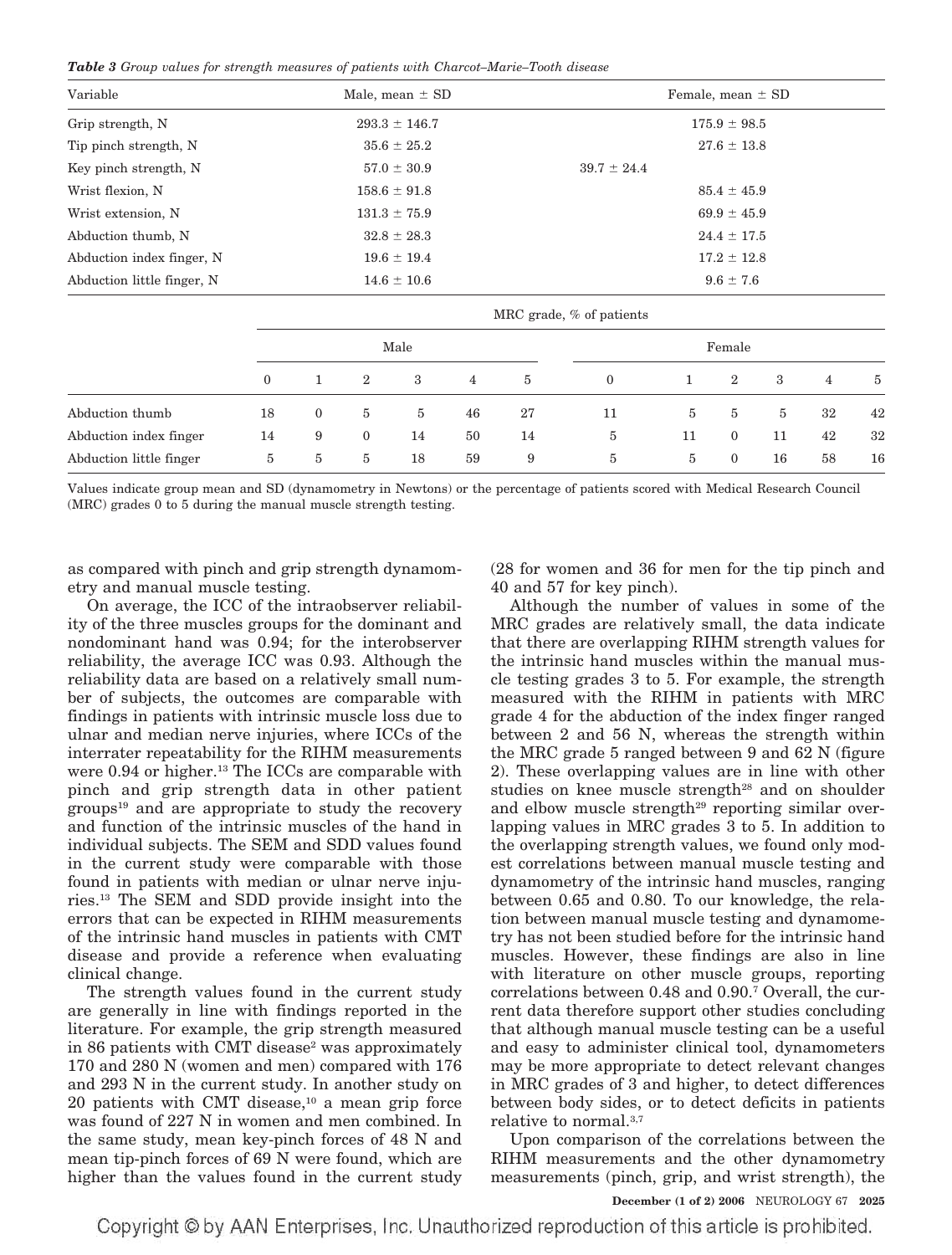

*Figure 2. Scatter plots visualizing the relation between the manual muscle testing and Rotterdam Intrinsic Hand Myometer (RIHM) measurements in the individual subjects. Patients with a manual muscle testing grade of less than 3 were not assessed with the RIHM but scored as 0. The number of patients scoring grades 0 to 2 are indicated in the figure. Significant correlations were found between the manual muscle testing and RIHM measurements. However, much overlap can be seen between the force levels recorded in patients with different manual muscle testing grades. Spearman correlation coefficients (r) of the visualized relations are shown in each plot.*

highest correlations were found between RIHM measurements and tip and key pinch (between 0.58 and 0.83), whereas the correlations between the RIHM and the grip strength were lower (between 0.55 and 0.65). The relatively high correlation between RIHM and pinch measurements may reflect the important contribution of the intrinsic hand muscle to the total pinch strength. In a study on healthy subjects, $11$  it was shown that temporary motor block of the intrinsic hand muscles decreased grip strength by 49% and key pinch by 85%, indicating that key pinch is more strongly related to intrinsic muscle strength than



*Figure 3. Scatter plots visualizing the relation between maximal isometric contraction of the grip and the intrinsic hand muscles using the Rotterdam Intrinsic Hand Myometer (A, C, E) and the relation between the maximal isometric contraction of wrist flexion and the same intrinsic hand muscles (B, D, F). Pearson correlation coefficients (r) of the visualized relations are shown in each plot.*

grip strength. As expected, we found that wrist strength, which is not directly influenced by intrinsic muscle loss, had the smallest correlation with intrinsic muscle strength (correlation coefficients between 0.31 and 0.54).

The comparison of the strength measurements with two different hand function tests further indicates that RIHM, pinch, grip, and wrist muscle strength measurements evaluate different aspects of hand function in CMT disease. It was found that the RIHM measurements were most strongly related to the modified Sollerman task, which measures fine motor task of the hand and fingers. In contrast, the more global assessment of the upper extremity with the DASH was most strongly related to the muscle strength of the wrist flexors and extensors.

The hand function in the current study was measured using the DASH as well as a selection of the Sollerman test. The selection of the Sollerman items was based on research on patients with peripheral nerve injuries that showed similar patterns of muscle loss as patients with CMT disease, that is, intrinsic muscle loss with less or no extrinsic muscle loss, and was shown to be highly correlated with the total Sollerman test.22 Although the selection consists of

## **2026** NEUROLOGY 67 **December (1 of 2) 2006**